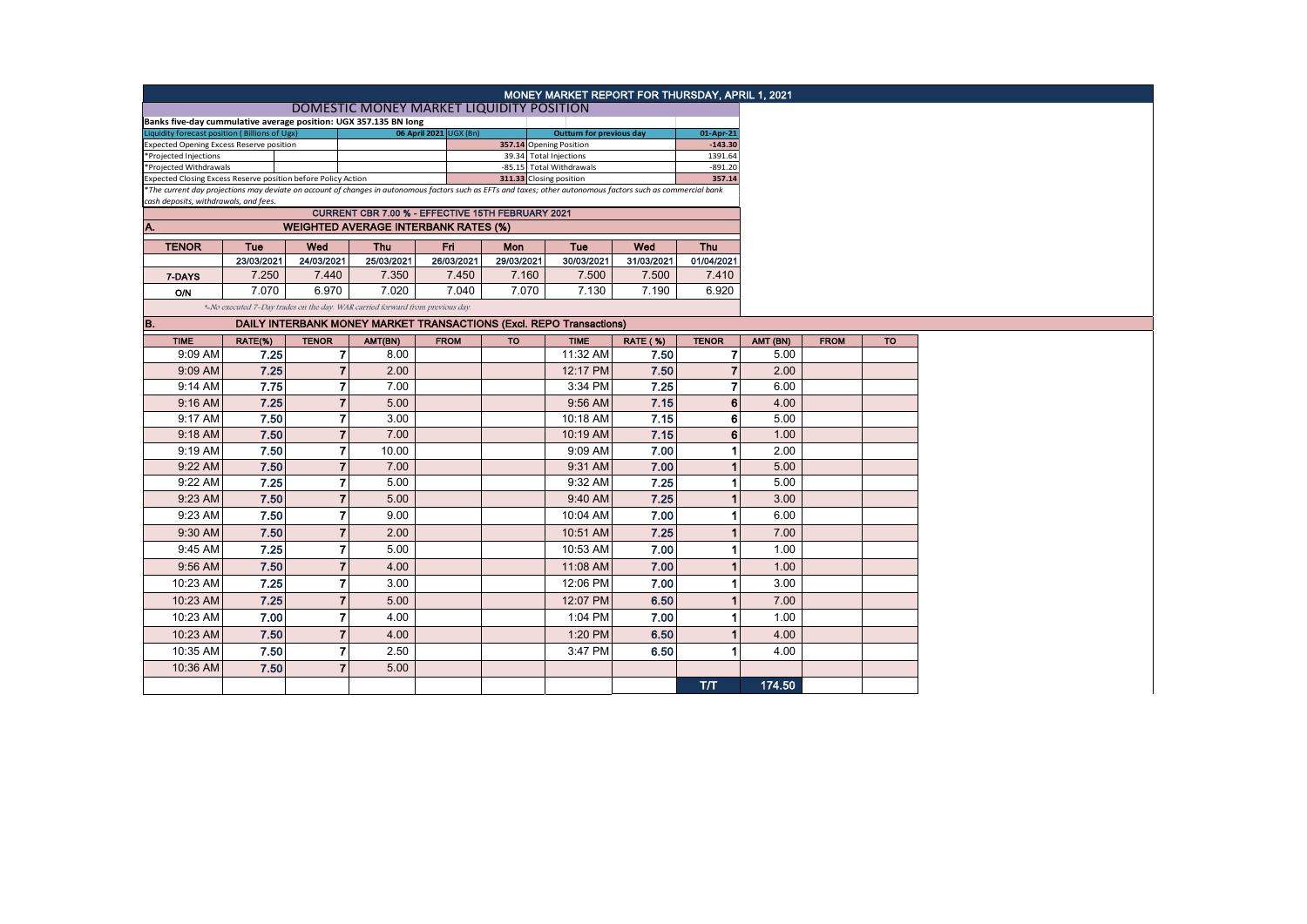| $\overline{c}$ .                                                     |                                                                                                                                        |                |                                     |                             |                                                                                   |                            | <b>CBR AND THE 7- DAY WAR INTERBANK RATES</b>                                              |                            |                                          |                               |                      |            |
|----------------------------------------------------------------------|----------------------------------------------------------------------------------------------------------------------------------------|----------------|-------------------------------------|-----------------------------|-----------------------------------------------------------------------------------|----------------------------|--------------------------------------------------------------------------------------------|----------------------------|------------------------------------------|-------------------------------|----------------------|------------|
|                                                                      |                                                                                                                                        |                |                                     |                             |                                                                                   |                            |                                                                                            |                            |                                          |                               |                      |            |
| 9.000                                                                |                                                                                                                                        |                |                                     |                             |                                                                                   |                            |                                                                                            |                            |                                          |                               |                      |            |
| 8.000                                                                |                                                                                                                                        |                |                                     |                             |                                                                                   |                            |                                                                                            |                            |                                          |                               |                      |            |
| 7.000                                                                |                                                                                                                                        |                |                                     |                             |                                                                                   |                            |                                                                                            |                            |                                          |                               |                      |            |
| 6.000                                                                |                                                                                                                                        |                |                                     |                             |                                                                                   |                            |                                                                                            |                            |                                          |                               |                      |            |
| 5.000                                                                |                                                                                                                                        |                |                                     |                             |                                                                                   |                            |                                                                                            |                            |                                          |                               |                      |            |
| 4.000                                                                |                                                                                                                                        |                |                                     |                             |                                                                                   |                            |                                                                                            |                            |                                          |                               |                      |            |
|                                                                      | 18/03/2021                                                                                                                             |                | 19/03/2021                          | 22/03/2021<br>$-7$ -day WAR | 23/03/2021<br>-CBR rate                                                           | 24/03/2021                 | 25/03/2021<br>-Upper bound                                                                 | 26/03/2021<br>-Lower bound | 29/03/2021                               | 30/03/2021<br>• Overnight WAR | 31/03/2021           | 01/04/2021 |
|                                                                      |                                                                                                                                        |                |                                     |                             |                                                                                   |                            |                                                                                            |                            |                                          |                               |                      |            |
| D.<br><b>DATE</b>                                                    |                                                                                                                                        | <b>THUR</b>    | <b>THUR</b>                         | <b>THUR</b>                 | <b>THUR</b>                                                                       | <b>THUR</b>                | MONETARY POLICY OPERATIONS MATURITIES PROFILE: (08 APR 2021 - 20 MAY 2021)<br><b>TOTAL</b> |                            |                                          |                               |                      |            |
|                                                                      |                                                                                                                                        | 08-Apr-21      | 15-Apr-21                           | 22-Apr-21                   | 29-Apr-21                                                                         | 20-May-21                  |                                                                                            |                            |                                          |                               |                      |            |
| <b>REPO</b>                                                          |                                                                                                                                        | 804.08         |                                     | $\overline{\phantom{a}}$    |                                                                                   |                            | 804.08                                                                                     |                            |                                          |                               |                      |            |
| <b>REV REPO</b>                                                      |                                                                                                                                        | $\blacksquare$ | $\blacksquare$                      | $\blacksquare$              | $\blacksquare$                                                                    | $\overline{a}$             |                                                                                            |                            |                                          |                               |                      |            |
| <b>DEPO AUCT</b>                                                     |                                                                                                                                        | $\sim$         | 87.30                               | 154.90                      | 76.10                                                                             | 14.60                      | 332.90                                                                                     |                            |                                          |                               |                      |            |
| <b>TOTALS</b>                                                        |                                                                                                                                        | 804.08         | 87.30                               | 154.90                      | 76.10                                                                             | 14.60                      | 1,136.98                                                                                   |                            |                                          |                               |                      |            |
|                                                                      |                                                                                                                                        |                |                                     |                             | Total O/S Deposit Auction balances held by BOU up to 27 MAY 2021: UGX 366 BN      |                            |                                                                                            |                            |                                          |                               |                      |            |
|                                                                      |                                                                                                                                        |                |                                     |                             | Total O/S Repo, Reverse Repo & Deposit Auction balances held by BOU: UGX 1,169 BN |                            |                                                                                            |                            |                                          |                               |                      |            |
|                                                                      | (Ei) STOCK OF TREASURY SECURITIES                                                                                                      |                |                                     |                             |                                                                                   | Eii)                       |                                                                                            |                            | <b>MONETARY POLICY MARKET OPERATIONS</b> |                               |                      |            |
|                                                                      |                                                                                                                                        |                | LAST TBIILS ISSUE DATE: 11-MAR-2021 |                             |                                                                                   |                            | (VERTICAL REPOS, REV-REPOS & DEPOSIT AUCTIONS)                                             |                            |                                          |                               |                      |            |
|                                                                      | On-the-run O/S T-BILL STOCKs (Bns-UGX)                                                                                                 |                |                                     | 6,016.13                    | 06/04/2021                                                                        | OMO                        | <b>ISSUE DATE</b>                                                                          | <b>AMOUNT</b>              | <b>WAR</b>                               | <b>RANGE</b>                  | <b>TENOR</b>         |            |
| 06/04/2021 REPO<br>18,583.56<br>On-the-run O/S T-BONDSTOCKs(Bns-UGX) |                                                                                                                                        |                |                                     |                             |                                                                                   | 26-Feb                     | 316.00                                                                                     | 7.000                      |                                          | 6                             |                      |            |
| TOTAL TBILL & TBOND STOCK- UGX<br>24,599.70                          |                                                                                                                                        |                |                                     |                             |                                                                                   | <b>REPO</b>                | 02-Mar                                                                                     | 252.00                     | 7.000                                    |                               | $\overline{c}$<br>28 |            |
| O/S=Outstanding                                                      |                                                                                                                                        |                |                                     |                             |                                                                                   | <b>DAUT</b><br><b>DAUT</b> | 04-Mar<br>04-Mar                                                                           | 32.04<br>58.42             | 7.305                                    |                               | 56                   |            |
| <b>MATURITY</b>                                                      |                                                                                                                                        |                | TOTAL STOCK YTM (%)                 | <b>CHANGE IN</b>            |                                                                                   | <b>REPO</b>                | $04$ -Mar                                                                                  | 1,012.00                   | 7.585<br>7.000                           |                               | $\overline{7}$       |            |
| 91                                                                   | (BN UGX)                                                                                                                               | 67.19          | AT CUT OFF*<br>6.990                | $YTM (+/-)$<br>0.000        |                                                                                   | <b>REPO</b>                | 05-Mar                                                                                     | 128.00                     | 7.000                                    |                               | $\,6\,$              |            |
| 182                                                                  |                                                                                                                                        | 437.31         | 10.072                              | $-0.228$                    |                                                                                   | <b>REPO</b>                | 11-Mar                                                                                     | 885.00                     | 7.000                                    |                               | $\overline{7}$       |            |
| 364                                                                  |                                                                                                                                        | 5,511.63       | 11.550                              | $-0.297$                    |                                                                                   | <b>REPO</b>                | 15-Mar                                                                                     | 203.50                     | 7.000                                    |                               | 3                    |            |
| 2YR                                                                  |                                                                                                                                        | $\sim$         | 13.550                              | $-1.700$                    |                                                                                   | <b>DAUT</b>                | 18-Mar                                                                                     | 25.06                      | 7.330                                    |                               | 28                   |            |
| 3YR                                                                  |                                                                                                                                        | $\omega$       | 13.977                              | $-1.973$                    |                                                                                   | <b>DAUT</b>                | 18-Mar                                                                                     | 11.96                      | 7.558                                    |                               | 56                   |            |
| 5YR                                                                  |                                                                                                                                        | 1,871.05       | 16.500                              | 1.600                       |                                                                                   | <b>REPO</b>                | 18-Mar                                                                                     | 550.00                     | 7.000                                    |                               | $\overline{7}$       |            |
| <b>10YR</b>                                                          |                                                                                                                                        | 8,547.22       | 15.970                              | $-0.030$                    |                                                                                   | <b>DAUT</b>                | 25-Mar                                                                                     | 45.05                      | 7.306                                    |                               | 28                   |            |
| <b>15YR</b>                                                          |                                                                                                                                        | 7,147.58       | 16.100                              | $-0.400$                    |                                                                                   | <b>DAUT</b>                | 25-Mar                                                                                     | 14.43                      | 7.541                                    |                               | 56                   |            |
| <b>20YR</b>                                                          |                                                                                                                                        | 1,017.70       | 16.990                              | $-0.510$                    |                                                                                   | <b>REPO</b>                | 25-Mar                                                                                     | 340.00                     | 7.000                                    |                               | $\overline{7}$       |            |
|                                                                      | 3<br><b>REPO</b><br>29-Mar<br>561.50<br>7.000<br>Cut OFF is the lowest price/ highest yield that satisfies the auction awarded amount. |                |                                     |                             |                                                                                   |                            |                                                                                            |                            |                                          |                               |                      |            |
| <b>REPO</b>                                                          |                                                                                                                                        |                |                                     |                             |                                                                                   |                            | 30-Mar                                                                                     | 97.50                      | 7.000                                    |                               | $\overline{2}$       |            |
| <b>REPO</b>                                                          |                                                                                                                                        |                |                                     |                             |                                                                                   |                            | 31-Mar                                                                                     | 248.50                     | 7.000                                    |                               | $\overline{1}$       |            |
|                                                                      |                                                                                                                                        |                |                                     |                             |                                                                                   | <b>DAUT</b>                | 01-Apr                                                                                     | 16.90                      | 7.333                                    |                               | $\overline{28}$      |            |
|                                                                      |                                                                                                                                        |                |                                     |                             |                                                                                   | <b>DAUT</b>                | 01-Apr                                                                                     | 20.86                      | 7.536                                    |                               | 56                   |            |
|                                                                      |                                                                                                                                        |                |                                     |                             |                                                                                   | <b>REPO</b>                | 01-Apr                                                                                     | 803.00                     | 7.000                                    |                               | $\overline{7}$       |            |
|                                                                      |                                                                                                                                        |                |                                     |                             |                                                                                   |                            | WAR-Weighted Average Rate                                                                  |                            |                                          |                               |                      |            |